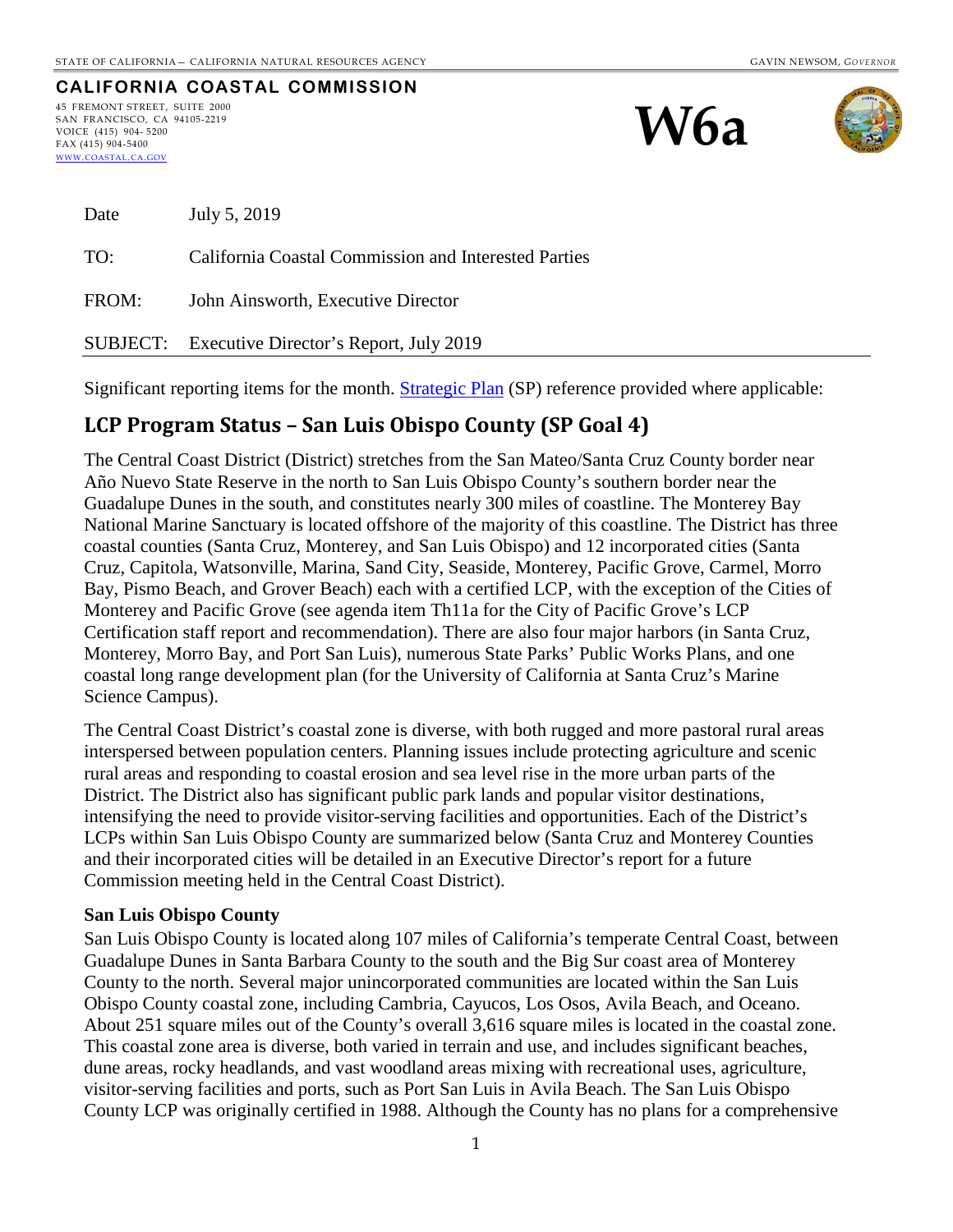Executive Director's Report – July 2019 Page 2

LCP update at this time, the County continues to pursue modifications to components of the LCP. Perhaps the most significant at this juncture is the County's ongoing development of an updated LCP Community Plan for the Los Osos community. Major resource issues in Los Osos include availability of water as well as the presence of significant environmentally sensitive habitat areas.

There are three cities within San Luis Obispo County with certified LCPs: Morro Bay, Pismo Beach and Grover Beach. Each of these is discussed below.

#### **City of Morro Bay**

The City of Morro Bay is located in San Luis Obispo County between the unincorporated areas of Cayucos and Los Osos. The City is approximately six square miles in size and includes large portions of the Morro Bay Estuary, Morro Bay State Park, and Atascadero Beach State Park. Almost all of Morro Bay is located within the coastal zone. Morro Bay provides a large number of important visitor-serving and recreational facilities, and is a popular visitor destination point along the Central Coast. Most of these facilities are concentrated along the bayfront area known as the Embarcadero, which abuts a commercial fishing and recreational boating harbor. Many significant coastal visual resources are located within Morro Bay including Morro Rock, the Morro Bay Estuary, and the surrounding foothills. Additionally, developed portions of Morro Bay, particularly the harbor facilities along the Embarcadero, constitute significant scenic aspects of the City. Morro Bay's LCP was first certified in October 1982, and it was last significantly updated in 1995. The City has recently been awarded several grants to help support a new LCP update effort, including to address coastal hazards, the development of a new wastewater treatment plant (see agenda item Th13a for the staff report and recommendation on the City's proposed Water Reclamation Facility project), potential reuse at and around the former Morro Bay Power Plant site, and continued enhancement of the visitor-serving and recreational areas at and along the Embarcadero. In particular, by leveraging grant funds from the Ocean Protection Council and two grant rounds from the Commission, the City has completed a sea level rise vulnerability assessment and technical studies related to environmentally sensitive habitat areas within the Morro Bay estuary, lateral access opportunities, an inventory of lower-cost accommodations, and the modelling and evaluation of possible sea level rise adaptation strategies. Commission staff continues to work closely with the City on this LCP update effort, including providing directive comments and edits on a draft LCP. City staff intends on locally adopting the LCP update later this year.

#### **City of Pismo Beach**

The City of Pismo Beach stretches along the shoreline for approximately seven miles, and most of the City lies within the coastal zone. The northwestern half of the City is generally confined by steep hillsides that rise to 1,000 feet in some areas and form a magnificent open-space backdrop to the City's northern neighborhoods and the beaches below. A series of recreational beaches stretch to the south, ultimately connecting to and including the beach and dune areas associated with the Oceano Dunes State Vehicular Recreational Area. Mobile home parks, RV parks, and camping areas extend along many of these beaches. North of the downtown, the shore is lined with steep cliffs up to 100 feet above ocean level. Much of this area nearest downtown is developed with larger hotels and restaurants. The remainder of the City is generally made up of the downtown area and residential neighborhoods with smaller beach oriented cottages and apartments in southern Shell Beach and the downtown area, and larger and newer homes and condos east of Highways 1 and 101 and in the northern Shell Beach and Palisades areas. Significant public access is available along much of the City's bluffs, with trail connections extending to the Avila Beach area to the north and to the City of Grover Beach to the south. Pismo Beach's LCP was first certified in 1984, and it was last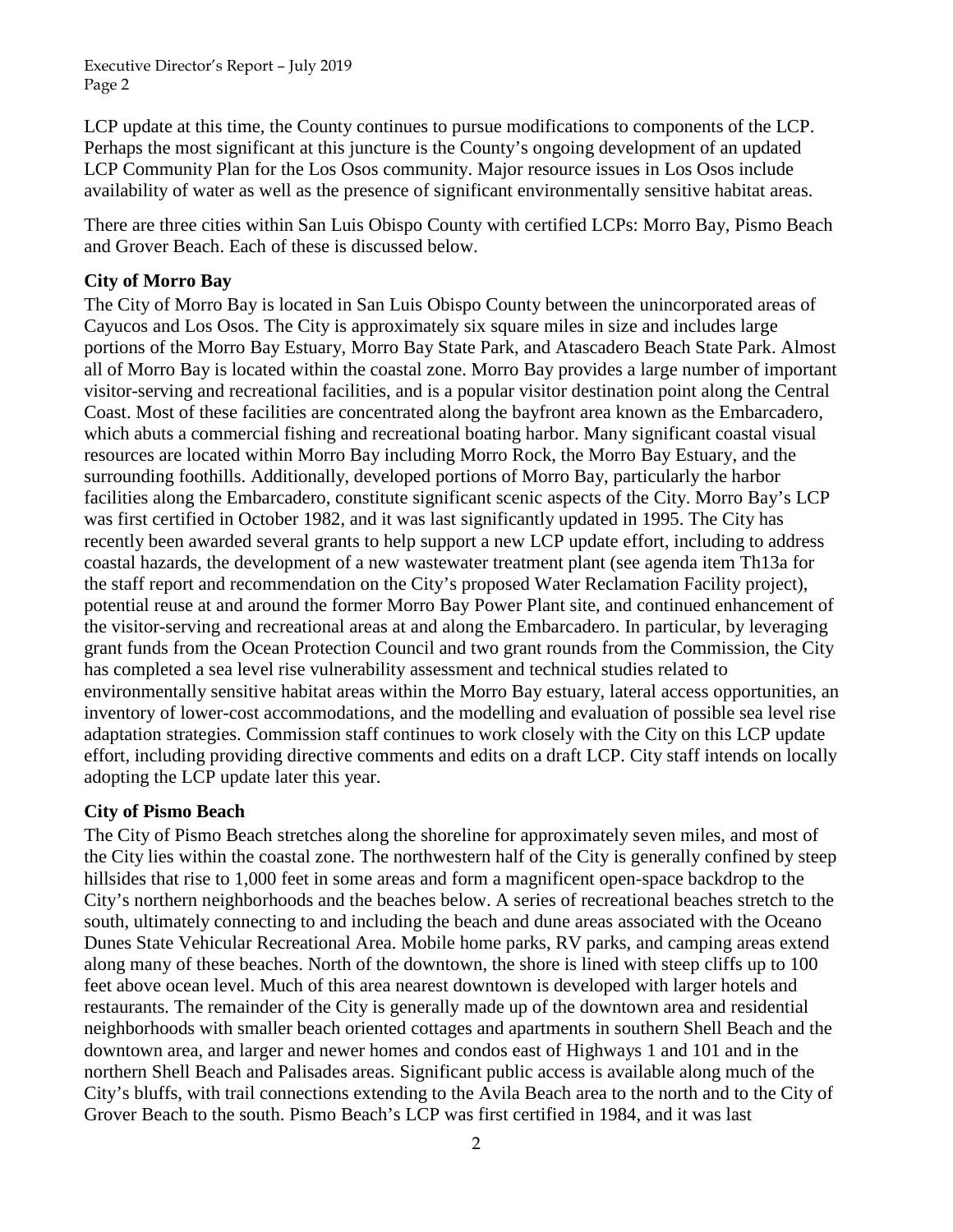Executive Director's Report – July 2019 Page 3

significantly updated in 1993. The City received a Round 4 LCP Grant in August 2017 to complete technical studies and to draft LCP provisions related to sea level rise, short-term rentals, and lowcost visitor-serving accommodations. This project is intended to be the first phase of a broader effort to update the City's LCP, a process upon which the City is about to embark.

#### **City of Grover Beach**

The City of Grover Beach is located in southern San Luis Obispo County, just south of the City of Pismo Beach and north of the unincorporated community of Oceano. The City's coastal zone is roughly one-half square mile in size. The coastal zone is generally bisected by Highway 1, with the beach, dunes, and visitor-serving facilities of Pismo State Beach on the west side of the highway, and urbanized residential, commercial, and industrial neighborhoods on the east side of the highway. The City's LCP was originally certified in 1982. The LCP was updated in January 2000, and was recently comprehensively updated in August of 2014. The 2014 update included new protections for environmentally sensitive habitat, including wetlands and other sensitive habitats; new provisions to address sea level rise and flood hazards; and the re-zoning of parcels located within the urbanized portion of the coastal zone to accommodate additional visitor-serving development. After extensive collaboration between City and Commission staff, the comprehensive update was approved by the Commission as submitted by the City.

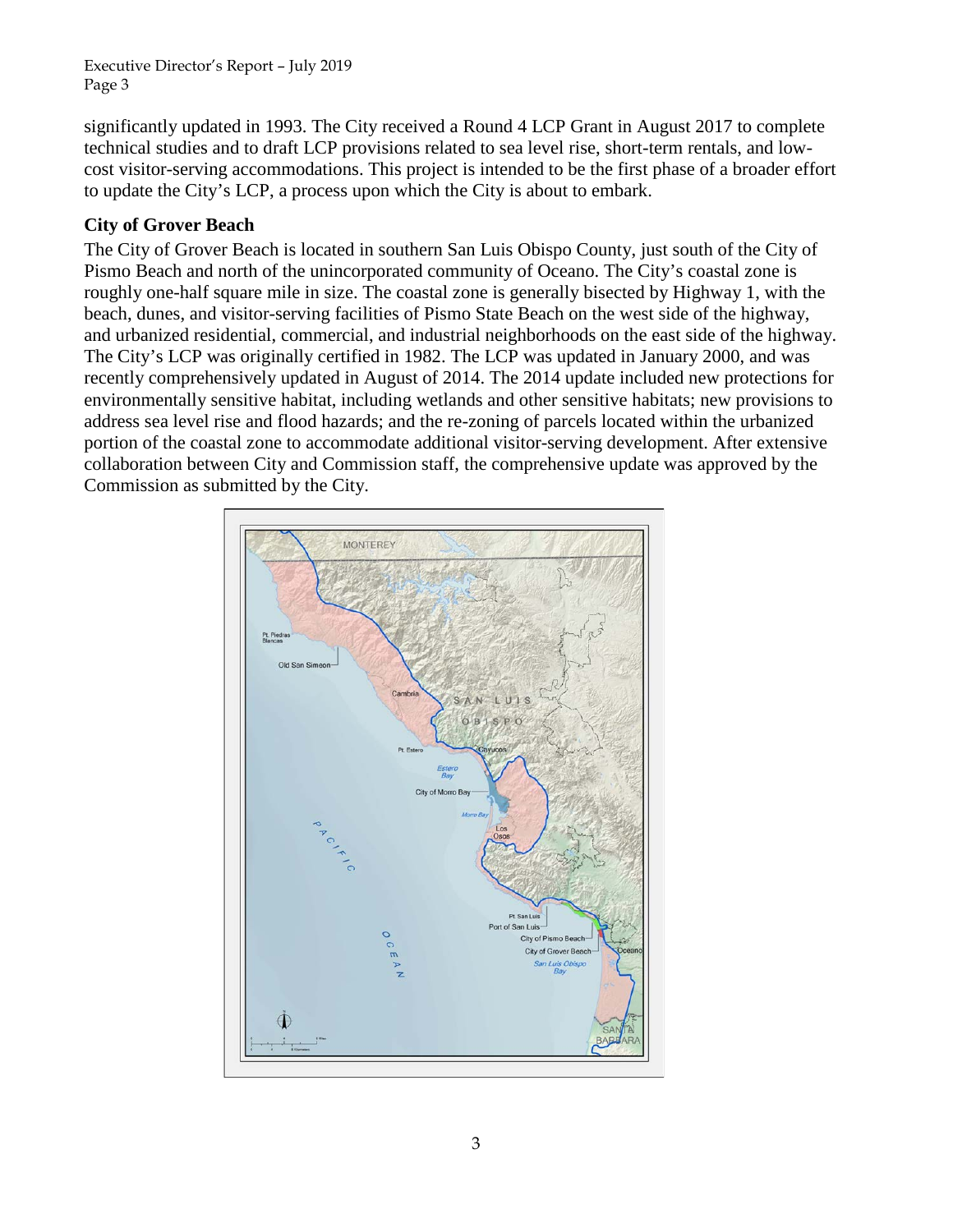# **Meetings and Events**

### **Coastal Commission Receives American Planning Association Planning Landmark Award**

The American Planning Association (APA) Los Angeles section awarded the Coastal Act of 1976 with a Planning Landmark Award. APA recognized the Coastal Act's landmark status, noting:

*The Planning Landmark Award is for a planning project, initiative, or endeavor that is at least 25 years old and historically significant, having initiated a new direction in planning or impacts California planning, cities, or regions over a broad range of time. This year's Award of Excellence goes to the California Coastal Commission for the California Coastal Act of 1976, which has protected the coastal environment and coastal access for millions of Californians. The creation of the Coastal Act by voters in 1972 represents a significant affirmation of the need for planning in California's history and the history of environmental regulation."* 

The award was accepted on behalf of the Commission by South Coast District staff Alex Yee and Zack Rehm.



## **Sunset Beach LCP Community Meeting (SP4.1 & 4.4)**

On June 4, Commission staff participated in a community meeting hosted by the City of Huntington Beach to discuss the status of the Sunset Beach LCP segment. This is an example of the early coordination staff are prioritizing statewide to coordinate with local governments and community members on LCP updates. The meeting was well attended and included productive discussions on several topics of interest to the community. Commission staff provided a presentation on sea level rise science and the Commission's Sea Level Rise Policy Guidance.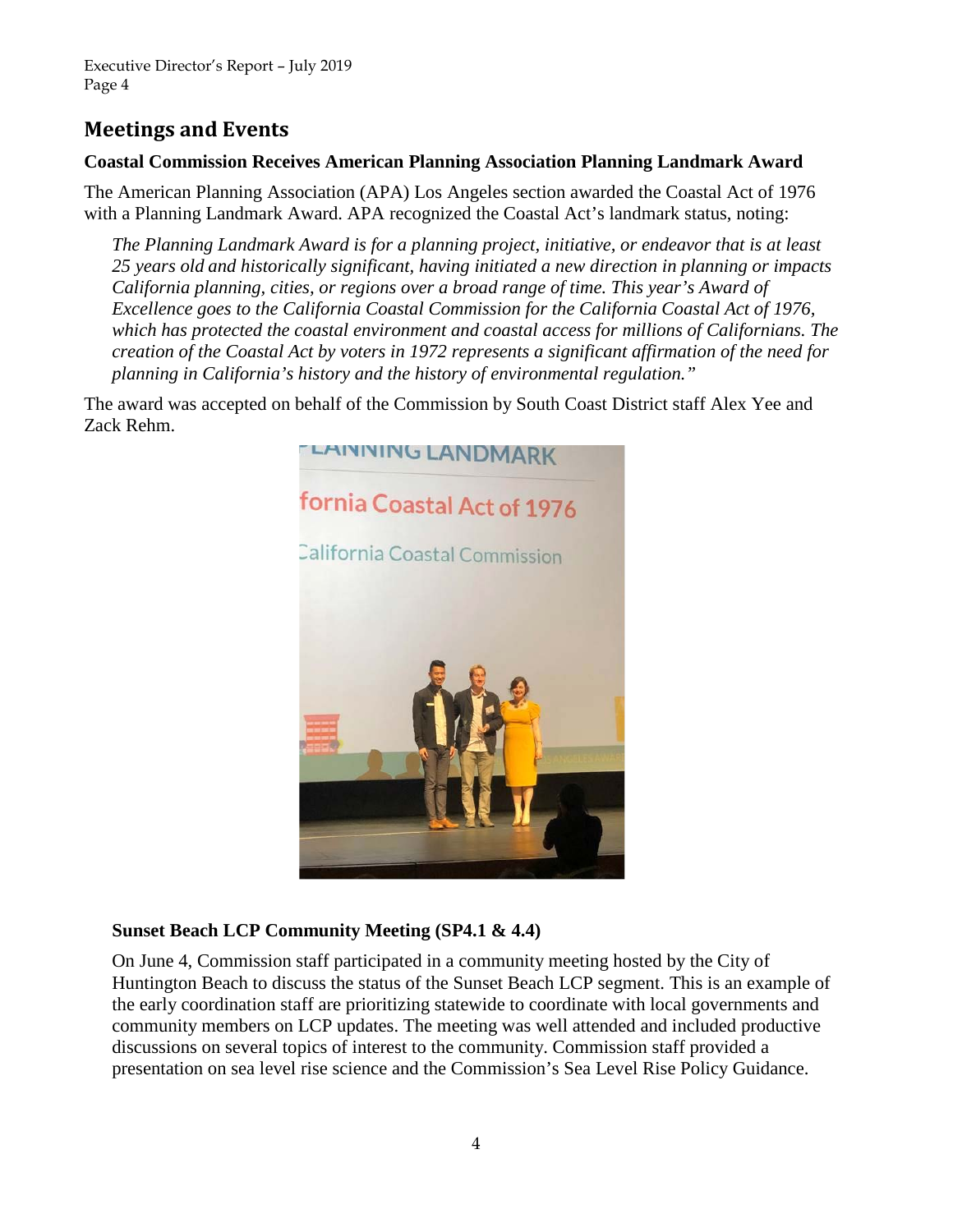### **Marin County Tour and Reception for Commission's North Central Coast District Staff**

On June 24, Marin County Supervisor Dennis Rodoni hosted a welcome reception for North Central Coast District Staff in Marin with the local community. The trip included site visits around Point Reyes and Tomales Bay and a reception at the Point Reyes National Seashore Red Barn to meet and greet partners, stakeholders and residents.

### **New Pismo Beach Access Stairway (SP 1.1.4)**

A new beach stairway set to open on July 4 in northern Pismo Beach, providing beach access for the Sunset Beach Estates neighborhood by connecting to the pre-existing Cliffs Hotel beach access stairway. Both stairways were required by a 2001 Commission permit. The Cliffs Hotel constructed and operates the public stairway on the south side of the arroyo; the new stairway is located on the north side of the arroyo and was constructed and will be operated by the adjacent property owners on behalf of the public. The new stairway is an important component in the City of Pismo Beach's trail network which includes beach stairways, bluff top trails, parking areas and other public access amenities.



### **California Environmental Justice Alliance Third Annual State Agency Assessment Report for 2018**

On June 21, several members of the Commission's Government Alliance for Racial Equity and Environmental Justice teams travelled to Sacramento to attend the California Environmental Justice Alliance (CEJA) third annual state agency assessment report for 2018. CEJA recognized the progress made by the Coastal Commission in adopting the agency's environmental justice policy, but noted that implementation efforts are still too early to assess.

### **Federal Programs Manager Participation in Rhode Island CZMA Section 312 Evaluation, June 18 – 20, 2019**.

The Coastal Commission Federal Program Manager participated in the evaluation of Rhode Island's Coastal Management Program June 18 – 20 in Providence and South Kingston, Rhode Island. Section 312 of the Coastal Zone Management Act (CZMA) requires that NOAA evaluate the approved coastal management program for each state every 3-5 years and that a state representative participate in the evaluation to offer state perspective. The Rhode Island Coastal Management Program is similar to the California program in that both programs have an appointed decision-making body that provides a regulatory decision-making function over